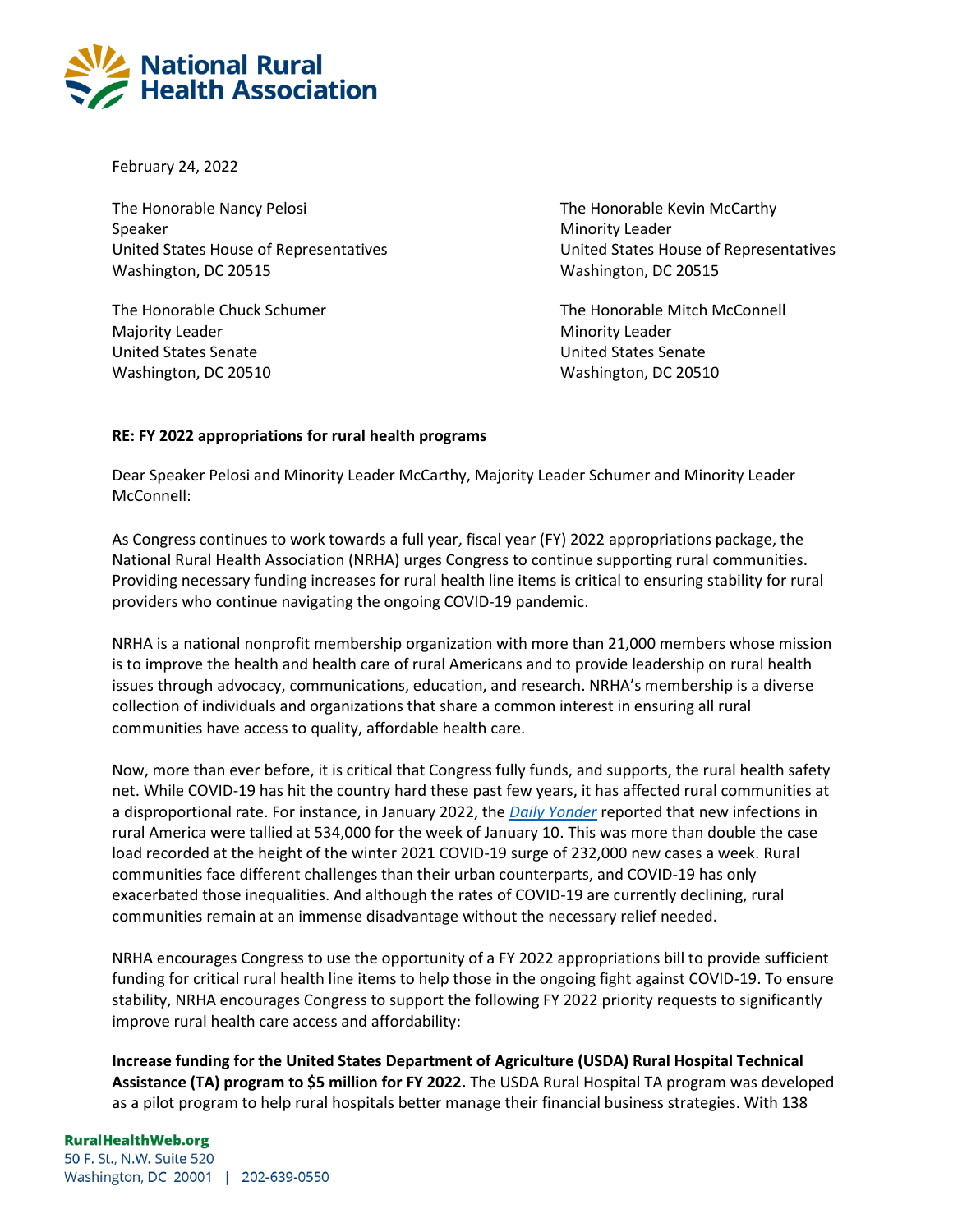

rural hospitals closing since 2010, this program has been a proven solution to allow rural hospitals to avoid closure. The House-passed appropriations packages included \$2 million in funding for this critical program. We encourage Congress to build on the House-passed appropriations bill to provide additional funding for this lifeline program.

**Build into the Health Resources and Services Administration's (HRSA) Rural Health Outreach budget an additional \$10.4 million to support the Rural Maternal and Obstetric Management Strategies (RMOMS) program.** Rural communities face worse maternal health outcomes compared to their urban counterparts. The RMOMS program can curb these devastating outcomes in rural communities. NRHA encourages Congress to move forward with the House-passed appropriations funding level which provided \$10.4 million for this critical program.

**Reauthorize and modernize the Medicare Rural Hospital Flexibility (Flex) Program at \$92.2 million.**  Flex grants are used by each state to implement specific rural strategies to ensure access to primary care in rural communities. In FY 2021, the Flex Program was funded at \$55.6 million. NRHA urges Congress to increase funding for this critical program to support rural hospitals by adding new elements including \$10 million for technical assistance for the newly created Rural Emergency Hospital (REH) designation, and additional \$21 million for rural provider modernization. In the House-passed appropriations package, \$80 million was provided for the Flex Program. NRHA encourages the final FY 2022 package to build off the House version to ensure rural providers are equipped with the tools they need to ensure stability.

**Expand the Rural Residency Planning and Development Program by providing \$12.7 million in FY 2022 appropriations.** Workforce shortages have been identified by rural providers as one of the biggest obstacles throughout the COVID-19 pandemic. Expanding the Rural Residency Planning and Development Program helps expand the number of rural residency training programs and subsequently increase the number of physicians choosing to practice in rural areas. The House-passed appropriations package included \$12.7 million for this important program, NRHA encourages Congress to include this funding level in a final package.

**Establish an Office of Rural Health within the Centers for Disease Control and Prevention (CDC) with \$1 million appropriated annually to establish and operate the office.** Given known rural health disparities, coupled with the devastation created by the COVID-19 pandemic, it is critical for CDC to facilitate coordination with rural communities directly and serve as a direct resource for rural providers. To improve CDC oversight and influence in rural America, this office will lead and coordinate activities designed to improve the health of rural populations. NRHA encourages Congress to include funding and report language to ensure rural representation in CDC activities.

**Increase funding and expand the authority of the Office for the Advancement of Telehealth (OAT) within the Department of Health and Human Services.** In the House-passed appropriations package, \$39 million is provided for the OAT. NRHA encourages Congress to finalize this funding increase to help promote the use of telehealth technologies by administering telehealth grant programs and providing technical assistance to eligible entities. NRHA also requests the enhancement of the authority of OAT to provide a more significant leadership role within HHS.

NRHA believes it is critical to equip rural providers with the tools they need to be stable for the remainder of the pandemic. To do so, it is imperative that Congress passes the FY 2022 appropriations